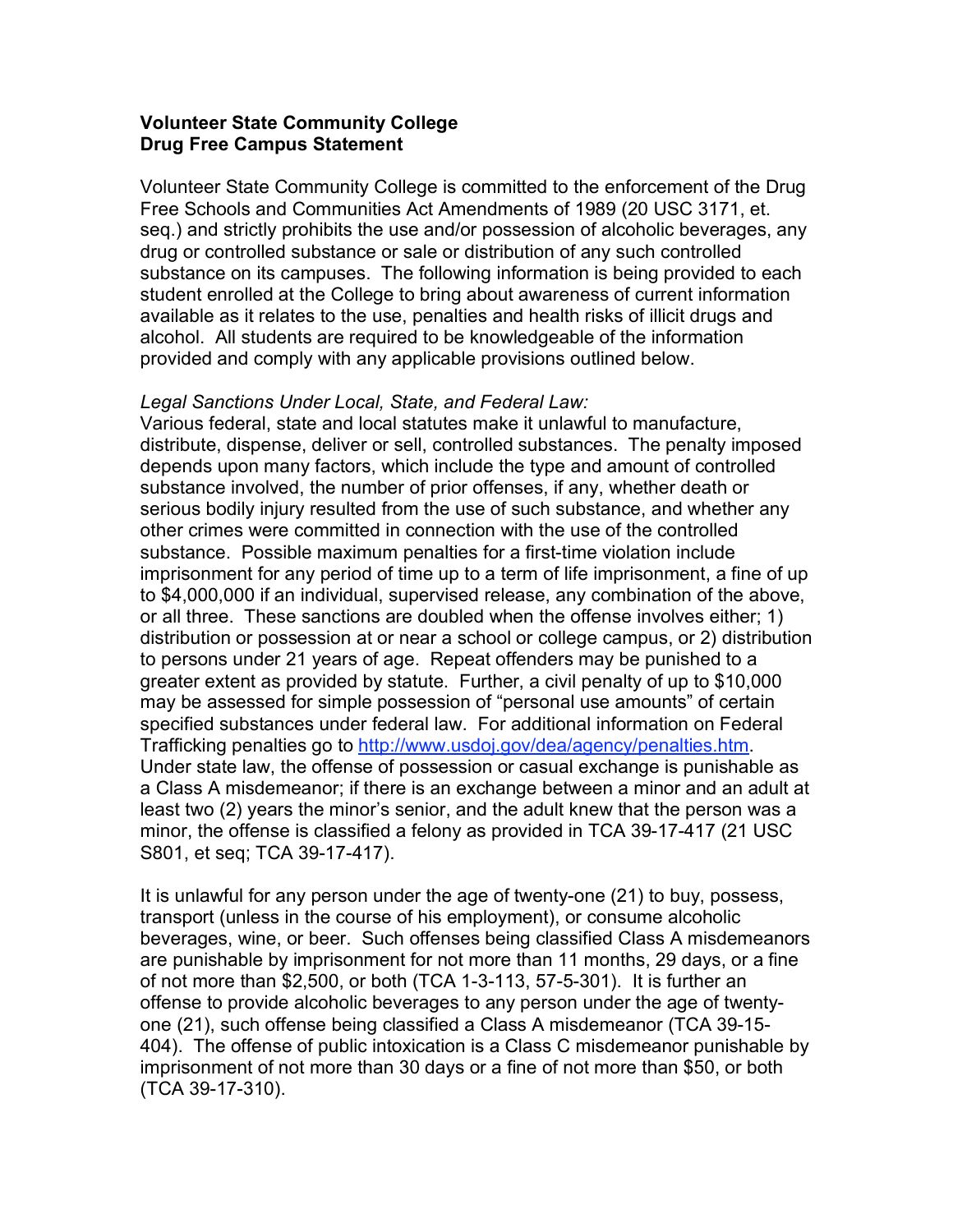*Health Risks Associated with Use of Illicit Drugs and/or Abuse of Alcohol* Every drug, including alcohol, is a potential poison, which may cause disability and death if it is taken incorrectly into the body, consumed in wrong amounts or mixed indiscriminately with other drugs. Drugs cause physical and emotional dependence. Drugs and their harmful side effects can remain in the body long after use has stopped. The extent to which a drug is retained in the body depends on the drug's chemical composition that is whether or not it is fatsoluble. Fat-soluble drugs such as marijuana, phencyclidine (PCP), and lysergic acid diethylamide (LSD) seek out and settle in the fatty tissues. As a result, they build up in the fatty parts of the body such as the brain and reproductive system. Such accumulation of drugs and their slow release over time may cause delayed effects weeks, months and even years after drug use has stopped.

There are many health risks associated with the use of illicit drugs and the abuse of alcohol including organ damage; impairment of brain activity, digestion, and circulation; impairment of psychological processes and mental functioning; and, physical and psychological dependence. Such use during pregnancy may cause spontaneous abortion, various birth defects or fetal alcohol syndrome. Additionally, the illicit use of drugs increases the risk of contracting hepatitis, AIDS and other infections. If used excessively, the use of alcohol or drugs singly or in certain combinations may cause death. Additional information on the health risks associated with the use of illicit drugs or abuse of alcohol can be found at: http://www.cdc.gov/Alcohol/quickstats/general\_info.htm and http://www.usdoj.gov/dea/concern/concern.htm.

## *Penalties and Sanctions*

Appropriate disciplinary action will be taken in all cases in which students are determined to be in violation of the Drug Free Schools and Communities Act Amendments of 1989 as implemented by Volunteer State Community College.

Students: Any alleged violation of the Act as implemented by the College by a student of the College shall be reported to the Chief of Campus Police and/or the Vice President for Student Services. The circumstances surrounding the offense and the facts as determined by appropriate investigation will be fully reviewed prior to a decision on the action to be taken. Possible disciplinary sanctions for failure to comply with the provisions of this Act may include one or a combination of the following:

- 1. Probation
- 2. Mandatory participation in, and satisfactory completion of a drug/alcohol abuse program, or rehabilitation program
- 3. Suspension
- 4. Referral for prosecution
- 5. Expulsion
- 6. Warning
- 7. Reprimand